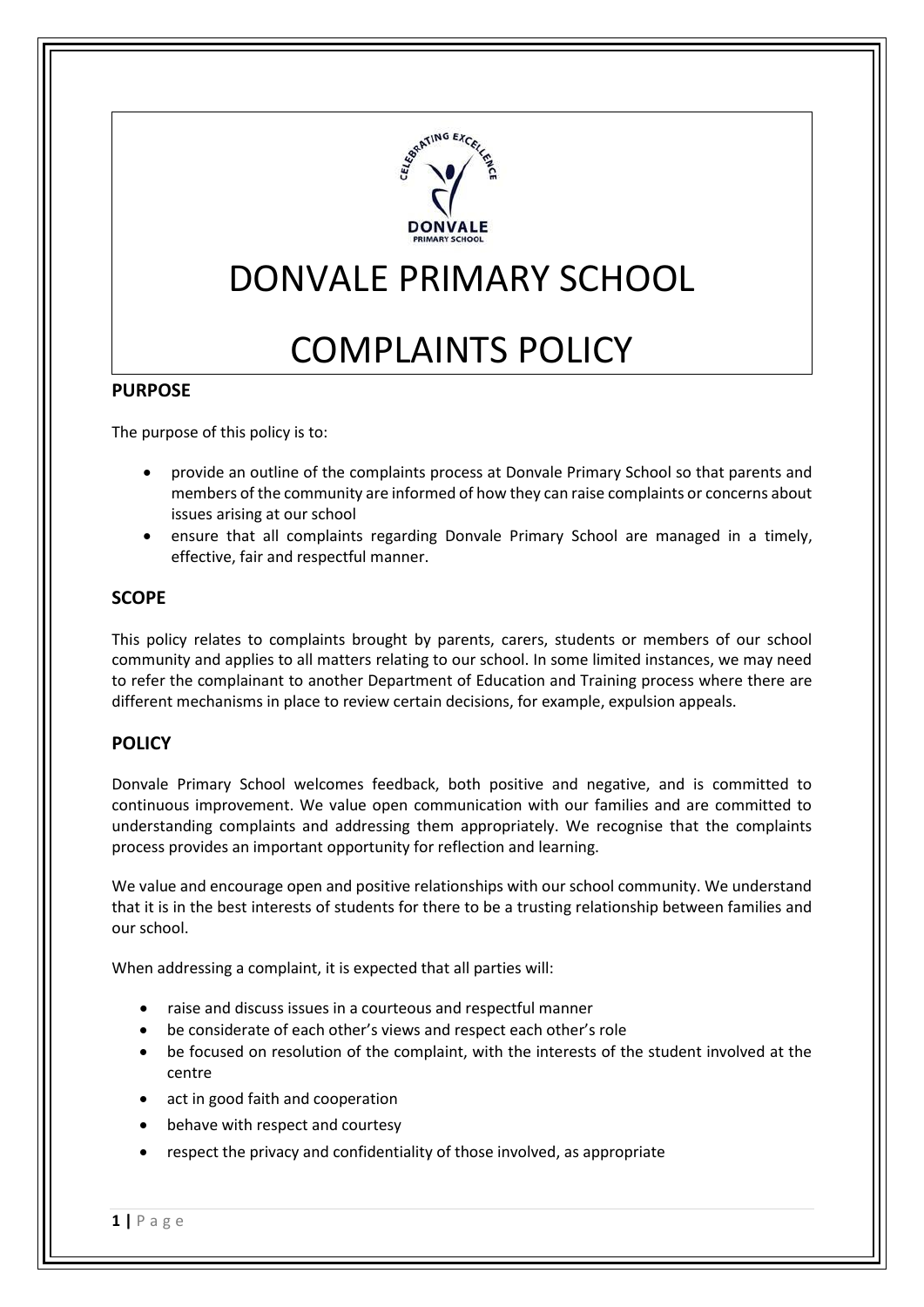- operate within and seek reasonable resolutions that comply with any applicable legislation and Department policy.
- recognise that schools and the Department may be subject to legal constraints on their ability to act or disclose information in some circumstances.

#### **Preparation for raising a concern or complaint**

Donvale Primary School encourages parents, carers or members of the community who may wish to submit a complaint to:

- carefully consider the issues you would like to discuss
- remember you may not have all the facts relating to the issues that you want to raise
- think about how the matter could be resolved
- be informed by checking the policies and guidelines set by the Department and Donvale Primary School (see "Further Information and Resources" section below).

#### Support person

• You are welcome to have a support person to assist you in raising a complaint with our school. Please advise us if you wish to have a support person to assist you, and provide their name, contact details, and their relationship to you.

#### Complaints process

Donvale Primary School is always happy to discuss with parents/carers and community members any concerns that they may have. Concerns, depending on their level of seriousness, can be directed in the first instance to your child's teacher or Year Level Coordinator. Where possible, school staff will work with you to ensure that your concerns are appropriately addressed.

Where concerns cannot be resolved in this way, parents or community members may wish to make a formal complaint to the Principal or Assistant Principal.

If you would like to make a formal complaint, in most cases, depending on the nature of the complaint raised, our school will first seek to understand the issues and will then convene a resolution meeting with the aim of resolving the complaint together. The following process will apply:

- 1. **Complaint received:** Please either email, telephone or arrange a meeting through the front office with the Principal or Assistant Principal, to outline your complaint so that we can fully understand what the issues are. We can discuss your complaint in a way that is convenient for you, whether in writing, in person or over the phone.
- 2. **Information gathering:** Depending on the issues raised in the complaint, the Principal, Assistant Principal or nominee may need to gather further information to properly understand the situation. This process may also involve speaking to others to obtain details about the situation or the concerns raised.
- 3. **Response:** Where possible, a resolution meeting will be arranged with the Principal/Assistant Principal to discuss the complaint with the objective of reaching a resolution satisfactory to all parties. If after the resolution meeting we are unable to resolve the complaint together, we will work with you to produce a written summary of the complaint in the event you would like to take further action about it. In some circumstances, the Principal may determine that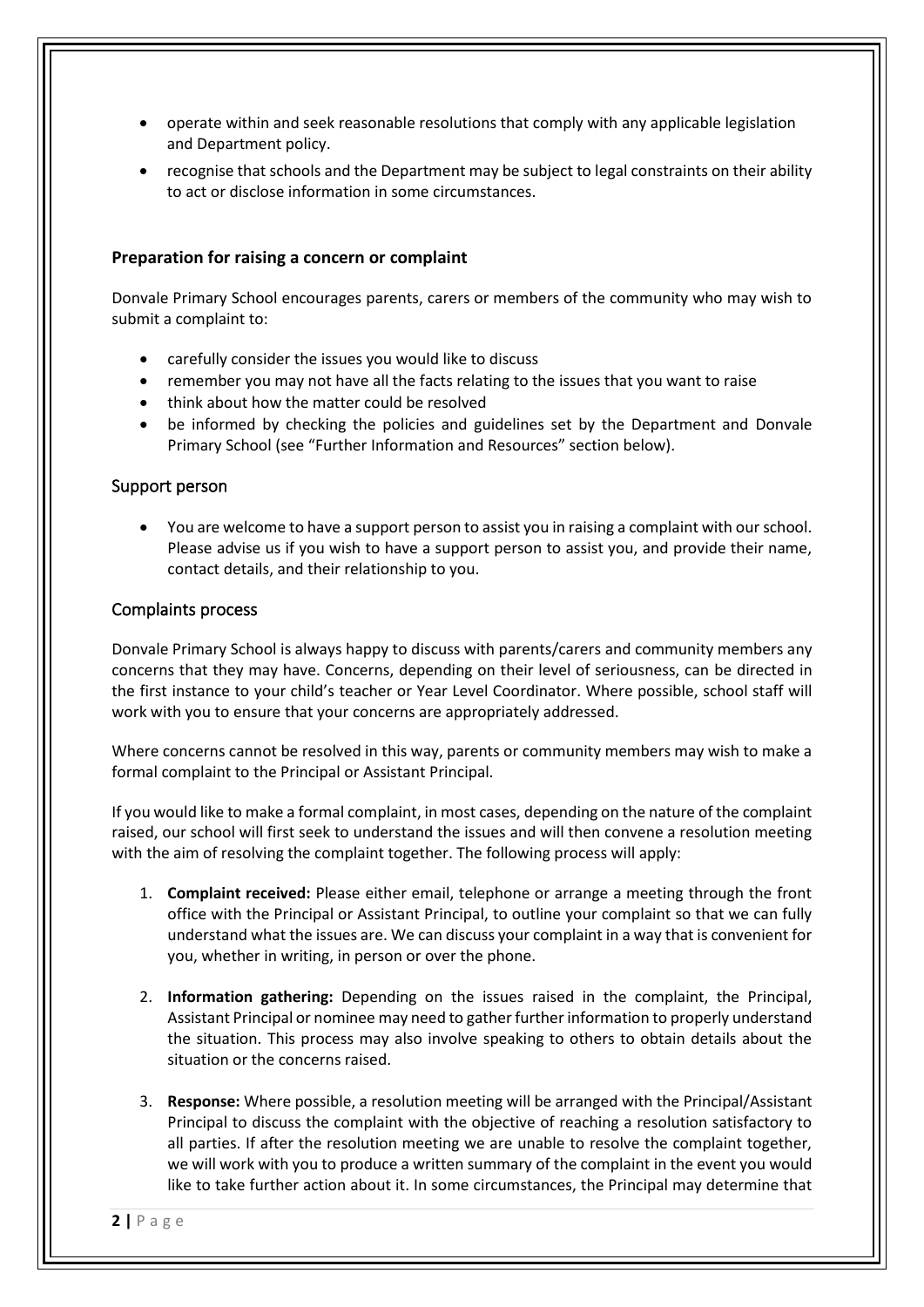a resolution meeting would not be appropriate. In this situation, a response to the complaint will be provided in writing.

4. **Timelines:** Donvale Primary School will acknowledge receipt of your complaint as soon as possible (usually within 48 hours) and will seek to resolve complaints in a timely manner. Depending on the complexity of the complaint, Donvale Primary School may need some time to gather enough information to fully understand the circumstances of your complaint. We will endeavour to complete any necessary information gathering and hold a resolution meeting where appropriate within 10 working days of the complaint being raised. In situations where further time is required, Donvale Primary School will consult with you and discuss any interim solutions to the dispute that can be put in place.

Please note that unreasonable conduct (e.g. vexatious complaints) may need to be managed differently to the procedures in this policy.

#### **Resolution**

Where appropriate, Donvale Primary School may seek to resolve a complaint by:

- an apology or expression of regret
- a change of decision
- a change of policy, procedure or practice
- offering the opportunity for student counselling or other support
- other actions consistent with school values that are intended to support the student, parent and school relationship, engagement, and participation in the school community.

In some circumstances, Donvale Primary School may also ask you to attend a meeting with an independent third party, or participate in a mediation with an accredited mediator to assist in the resolution of the dispute.

#### **Escalation**

If a parent or community member is not satisfied that their complaint has been resolved by the school, or if their complaint is about the Principal, then the complaint should be referred to the North Eastern Victoria Region name by contacting **Regional Offices - Glen Waverley.** Phone, 1300 333 231. Email Address, nevr@edumail.**vic.**gov.au

Donvale Primary School may also refer a complaint to North Eastern Victoria Region if we believe that we have done all we can to address the complaint.

For more information about the Department's *Parent Complaints* policy, including the role of the Regional Office, please see: [Parent complaints policy.](http://www.education.vic.gov.au/Documents/school/principals/spag/community/policyparentsconcerns.pdf)